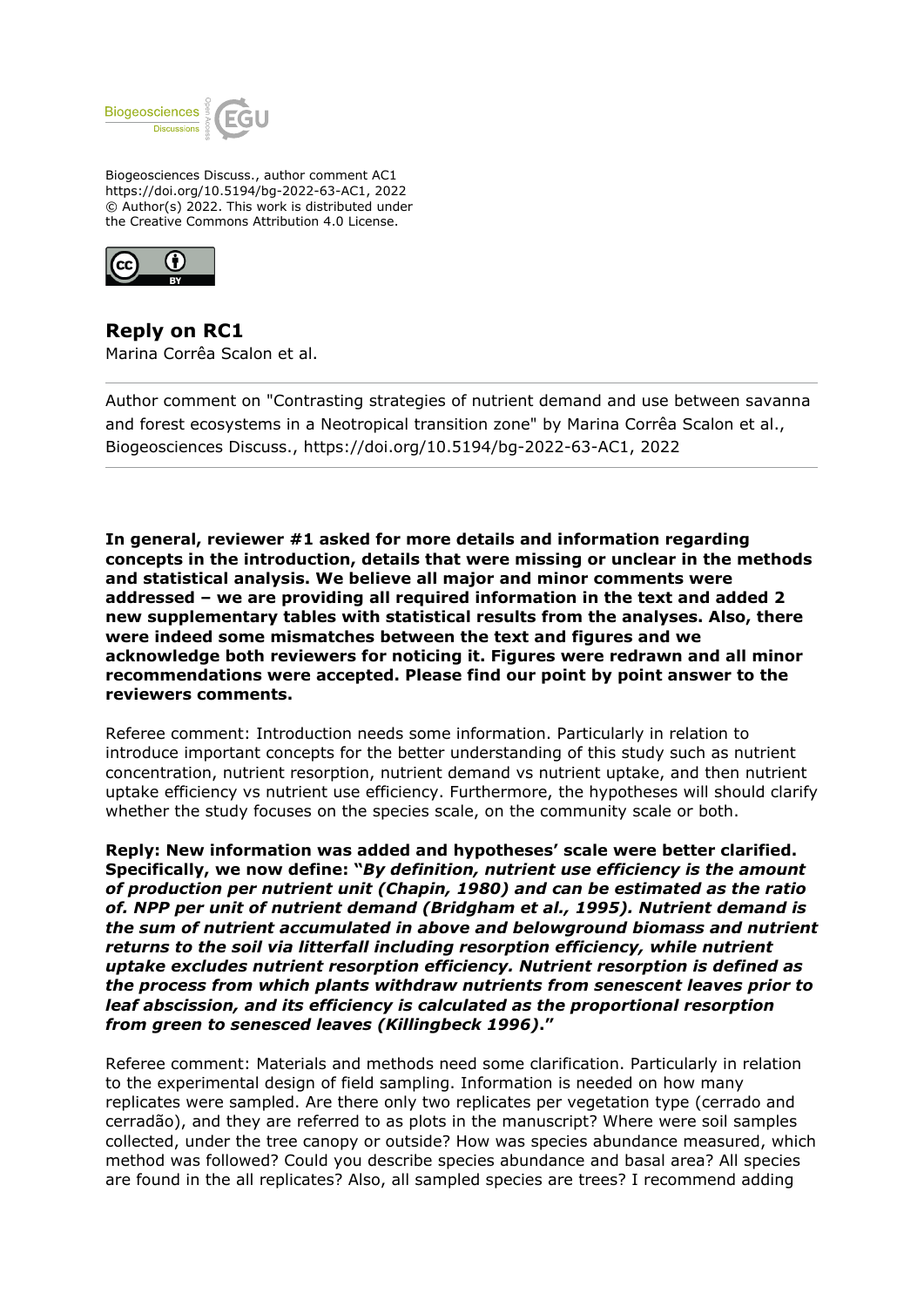this information in table S1, and this table add on the manuscript. Information is also needed on how you have measured net primary productivity. It is really important parameter in this study, and there is very little information in the methods. Also, were senescent leaves collected from the same individuals collected previously in January 2008 Information on analytical techniques of soil data is also needed.

**Reply: We understand the reviewer concern with the study scale, especially because we are scaling up from species to community and ecosystem functioning. We only have one replicate per vegetation type, i.e., for NPP calculations the sample unit is one. For that reason, we used error propagation techniques throughout the subplots and community weighted means to represent the community (as you already noted in your comment below).**

**We clarified now species selection criteria and inserted Table 1 (old Table S2) in the main document, with importance value index** *(* **IVI) and relative dominance values for each species. We also included all information required on this regard (5 individuals were used and the same individuals were sampled in both seasons): "***Calculation of relative dominance was based on previous census collected in the area (2009, 2012, 2014), by dividing the species dominance (i.e., total basal area of the species) and the sum of the dominance of all species multiplying by 100. The IVI was calculated as the sum of the relative frequency, the relative density and the relative dominance of each species within the community. We choose only adult trees with at least 5cm in diameter at breast high (dbh) in the cerrado and 10 cm dbh in the cerradão, following standardized criteria for individual inclusion in forest and savanna vegetation. For each species, 5 individuals were chosen, from which we collected samples…"*

**For soil samples, we included only data from two soil depths – the text was changed accordingly with more details added as well: "***Within each 1ha plot, 25 subplots were delimited, from where soil samples at 0-10 and 10-20 cm depth were collected in all 4 corners and in the centre of each subplot, totalling 200 samples for each vegetation type. Soil chemistry data were analysed according to EMBRAPA procedure (EMBRAPA, 1997) and were provided by ForestPlots database Lopez-Gonzalez et al. 2011 (Table S1).***"**

**Primary productivity measurements were briefly described – more detailed description of NPP calculations can be found in associated published literature cited. It now reads: "***Here we quantified the major components of NPP, including the canopy (leaves, twigs and reproductive parts), wood (stem, coarse roots and branches), and fine roots during 2014 to 2016. Data were collected following GEM protocols (Malhi et al. 2021) and methods are described in detail in Mathews et al. (2014) and Malhi et al. (2021). Briefly, for the canopy NPP component estimation, litter traps sampled biweekly together with monthly canopy leaf area index were used. For wood component estimation, annual census and dendrometers measuring growth rates were converted into woody biomass production. Fine root production was measured with ingrowth cores installed and sampled every three months"***.**

Referee comment: Information on some statistical methods needs to be improved. In particular, the reason behind the use of community weighted mean to scale up species values to community for nutrient concentrations, which affects nutrient demand, nutrient use, and nutrient use efficiency and nutrient uptake efficiency parameters at community scale. Species selection would produce a strong bias in the community value, especially when target species belong to different families. Could you justify species selection in the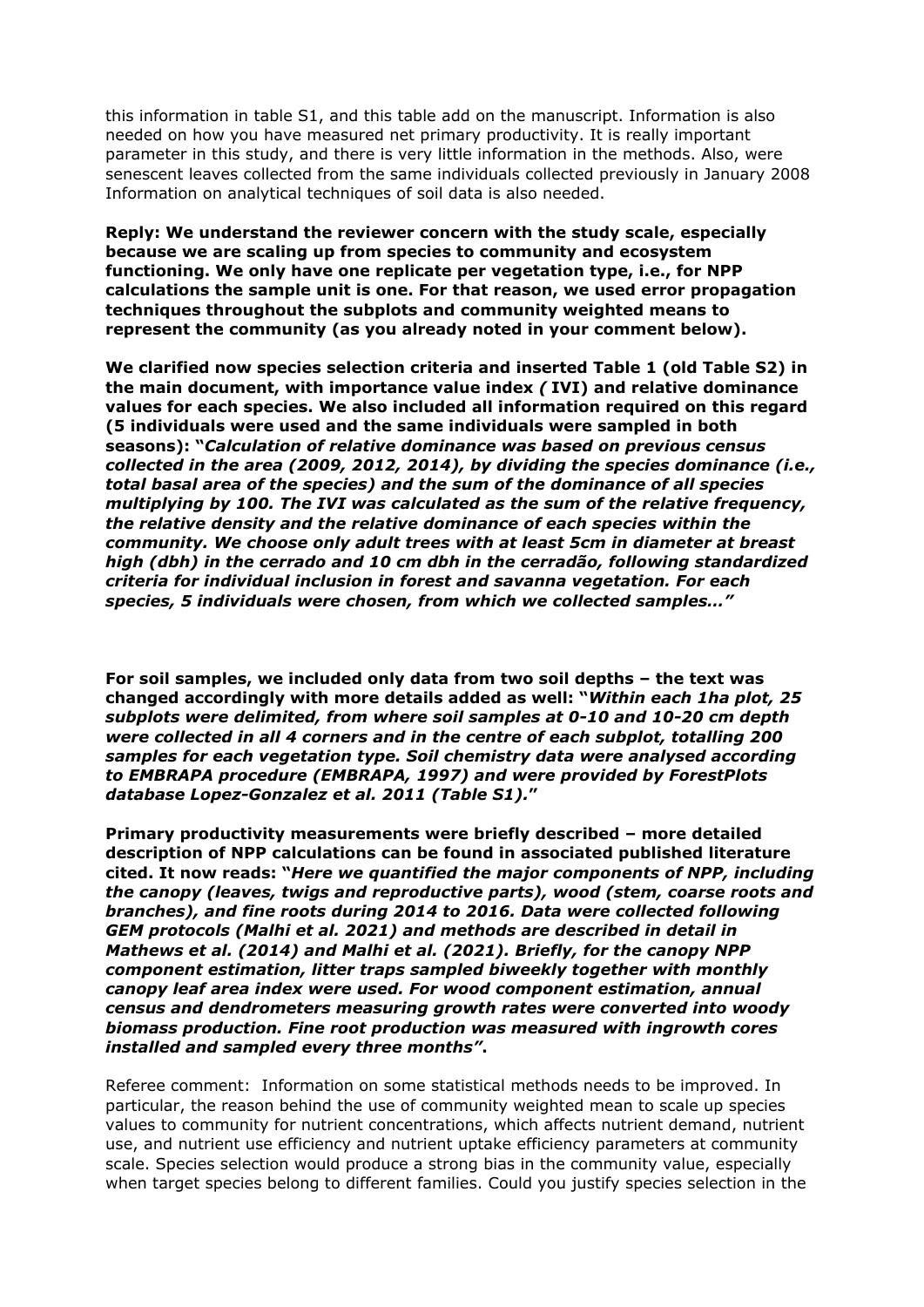methods, indicating for example their abundance in plots. Furthermore, the use of community weighted mean is only suitable for use with many replicates to avoid Type I error, or to include random effects on the models. For this reason, more information is needed on the statistical methods. Did you include any random factors on the MANOVAs and ANOVAs? What are the variables, the fixed terms and the random terms? And what R function did you use?

**Reply: Information was added. We now specify how calculations of CWM were performed as well as dependent and independent variables used in MANOVA. Species selection criteria were already explained in the section below – see comment #2. We used function 'manova' from 'stats' package, however we do not see the necessity to cite base R packages, or functions.**

**"***To up-scaled species value for the whole communities, we calculated the community-weighted mean (CWM) for each organ using species relative dominance to weight the nutrient concentration (Muscarella & Uriarte, 2016). To compare community-weighted nutrient concentration average means and resorption efficiencies between the two vegetation types and between different organs, we performed a two-way multivariate analysis of variance (MANOVA) followed by univariate analysis of variances (ANOVA's) and Tukey HSD post-hoc test. The independent variables were site and plant organ while the dependent variables were the different nutrient concentrations (N, P, K, Ca, Mg) or resorption. Data normality and homogeneity of variances assumptions were previously checked with Shapiro-Wilk multivariate normality test using package 'mvnormtest' (Jarek and Jarek, 2009) and Levene test using package 'car' (Fox et al., 2012), respectively. All statistical analyses were performed in R software version 4.0.1 (R Core Team, 2019)***."**

Referee comment: Discussion section would be clearer if separate paragraphs were used to discuss each hypothesis, indicating the key results of this study. In this sense, the authors dedicate the first and the second paragraphs to discuss a higher P content in wood by Cerrado species than Cerradão species as a key result when they did not report any statistically significant test value in the results for sapwood and heartwood (line 178, Fig1, Fig S1), as they did for inner bark. Could they justify this or report a test value in the results?

**Reply: We re-ordered Discussion section to follow the three suggested hypothesis. Indeed, for some unknown reason the asterisks were not displayed in Fig 1. Differences are now shown in the figure and tests were acknowledge in the text. At the species scale, there was significant difference between cerrado and cerradão species for P content in wood. At the community scale, even though there was no difference between CWM nutrient concentration, there was also remarkable difference in P demand for the wood component and therefore we wanted to highlight this finding in the discussion.**

Referee comment: Throughout the manuscript try to homogenize concepts as plots, area or sites, and to differentiate between species scale or community scale.

#### **Reply: Done. We used sites throughout the ms to refer to the community.**

Referee comment: Species name would be in italic format in the text, such as *Hirtella glandulosa* and *Emmotum nitens* in line 117.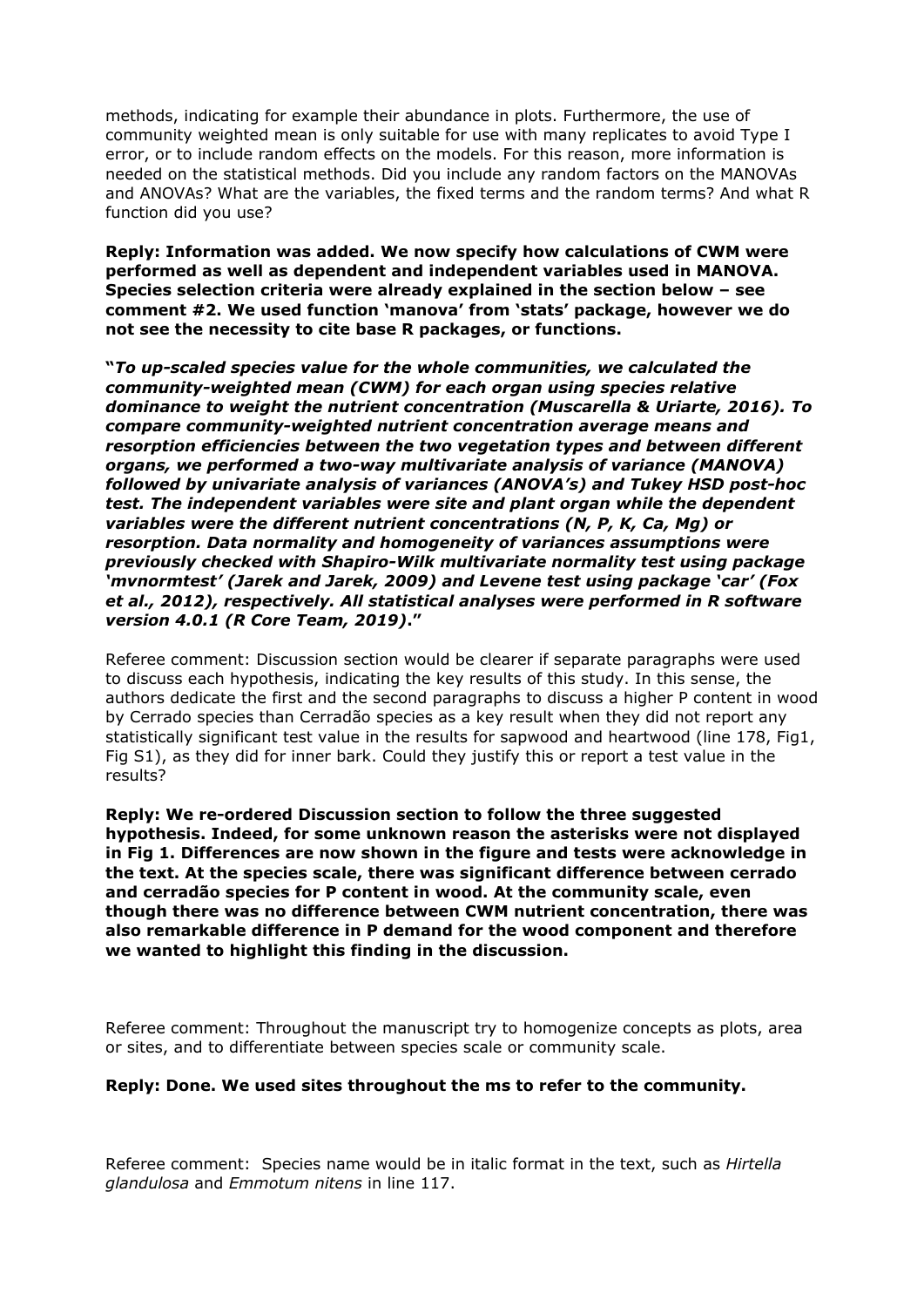#### **Reply: Done.**

Referee comment: Plant nutrient concentrations would be in mg/g instead of %.

## **Reply: Done.**

Referee comment: You should clarify the statements of results and discussion in lines 229-230 and 278-280, because they can be misinterpreted. Ca uptake should always match demand and never resorption because the differences between nutrient demand vs nutrient uptake, and nutrient uptake efficiency vs nutrient use efficiency is based on use or not the nutrient resorption efficiency, which for Ca is zero.

#### **Reply: We agree. Our intention was to compare between sites (cerrado vs. cerradão). We rephrased both statements only mentioning Mg differences, since Ca was used in the calculation for resorption metrics, to avoid confusion.**

Referee comment: Are there significant differences between sites on N uptake efficiencies? On the figure 4 is indicated, but not on the text (line 224).

### **Reply: There is not (P-value is 0.078). Figure asterisks were placed incorrectly, and we are very sorry about that. We double checked this issue in new figures.**

Referee comment: I recommend modifying Figure 4 and deleting the last row, because it is a repeat of Figure 3. Also, could you please provide test value for the Nutrient Use efficiency of P, because it does not seem significant in Figure 4, as well as for the nutrient uptake efficiency of K?

#### **Reply: We added supplementary table with results from z-tests (transformed pvalues). Deleted the last row of Figure 4, as it has redundant information. Asterisks are now displayed correctly.**

Referee comment: I recommend reducing the importance of statements related to fine root production, because the sampling carried out is not accurate and other non-target species, such as grasses, could be measured.

**Reply: Done. It now reads: "***However, cerrado species demanded more P and K to the fine roots, suggesting that generally cerrado species require more nutrient for fine roots production. Fine roots are important component of the biomass, reflecting in a higher uptake of limiting nutrients in soil (Loiola et al., 2016), and are essential to overcome the strong water deficit during the dry season in the Cerrado (Oliveira et al., 2005). Therefore, the efficient fine root production in the cerradão vegetation may be an important adaptation to readily absorb water and nutrients during the strongly seasonal rainfall period (February et al., 2013). However, since our sampling strategy may have measured non-target species, such as grasses, our results could be biased.***"**